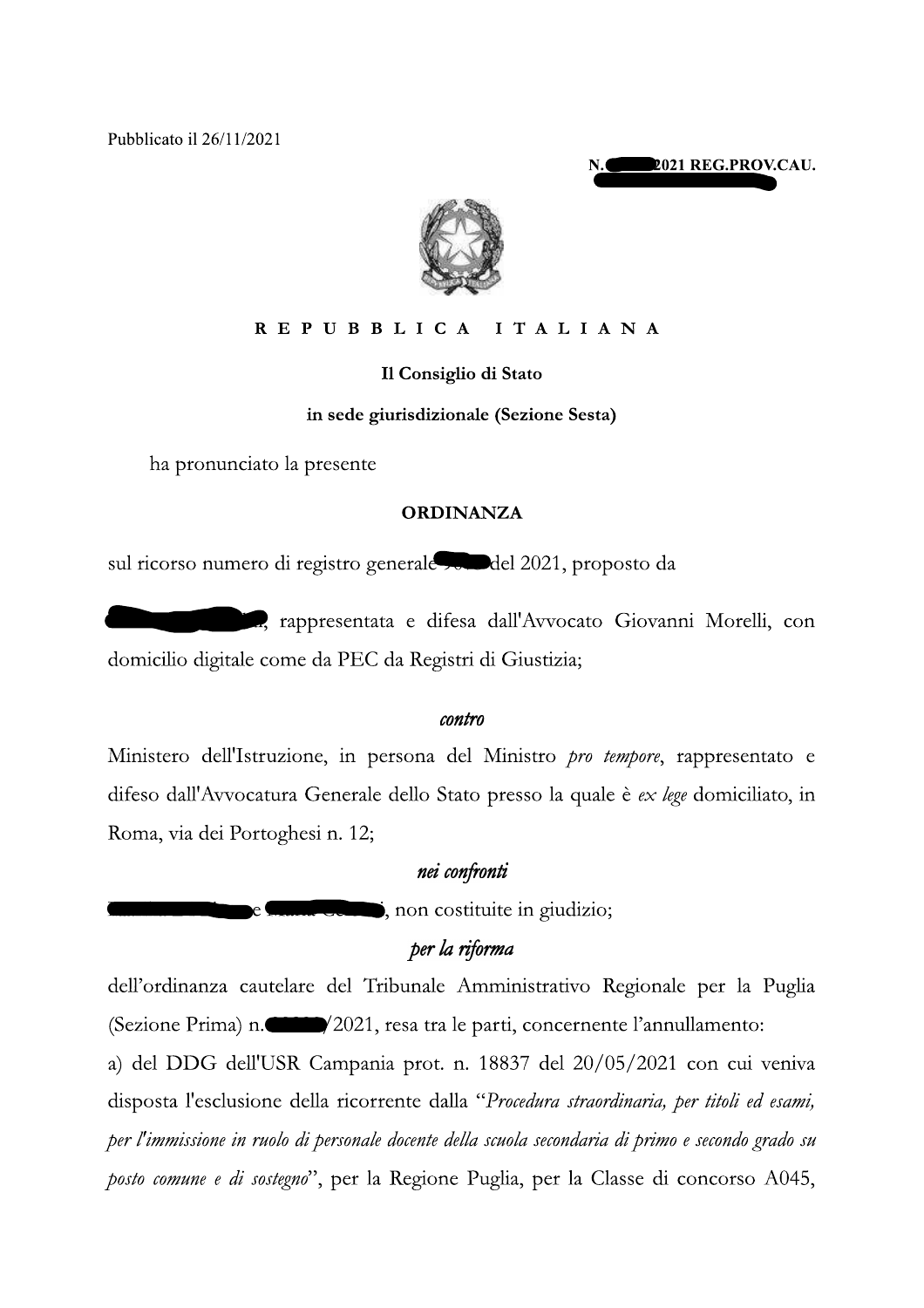bandita dal Ministero dell'Istruzione con D.D. n.510/2020 e D.D. n.783/2020, per mancanza dei requisiti di ammissione di cui all'art. 1 lett. a)

[rectius art. 2 co 1 lett.a)] del Bando (D.D. 510/20 e D.D.783/20);

b) di ogni atto e/o provvedimento collegato, preordinato o conseguenziale, ivi compresa la comunicazione della Commissione giudicatrice della procedura de qua datata 10/5/2021.

- della Graduatoria di merito del concorso indetto con D.D. 510 del23/04/2020 e D.D. n. 783 del 08/07/2020, valida per la classe di concorso A045-SCIENZEECONOMICO-AZIENDALI - per la regione Puglia, pubblicata dall'USR Campania con provv. Prot. n. 24090 del 28/6/2021, nella parte in cui non figura il nominativo della ricorrente con il punteggio alla stessa spettante;

-della Nota/Avviso dell'U.S.R. Campania prot. n. 8989 del 7/6/2021 e dell'allegato elenco dei candidati della classe di concorso A045 che hanno superato la prova scritta della predetta Procedura nella parte in cui non figura il nominativo della ricorrente;

c) di ogni atto e/o provvedimento collegato, preordinato e consequenziale ivi compreso, ove esistente, l'elenco di estremi ignoti compilato dalla Commissione giudicatrice del concorso, ai sensi dell'art. 15 co 7 del D.M. n. 510/2020, nella parte in cui non figura il nominativo della ricorrente;

Visto l'art. 62 cod. proc. amm.;

Visti il ricorso in appello e i relativi allegati;

Visti tutti gli atti della causa;

Visti gli atti di costituzione in giudizio del Ministero dell'Istruzione;

Vista l'impugnata ordinanza cautelare del Tribunale amministrativo regionale di rejezione della domanda cautelare presentata dalla parte ricorrente in primo grado; Relatore nella camera di consiglio del giorno 25 novembre 2021 il Cons. Marco Poppi e uditi per le parti gli Avvocati presenti come da verbale;

Rilevato che l'appellante ha impugnato innanzi al Tar Puglia – Bari la propria esclusione dalla procedura straordinaria di immissione in ruolo del personale docente della scuola secondaria di primo e secondo grado su posto comune e di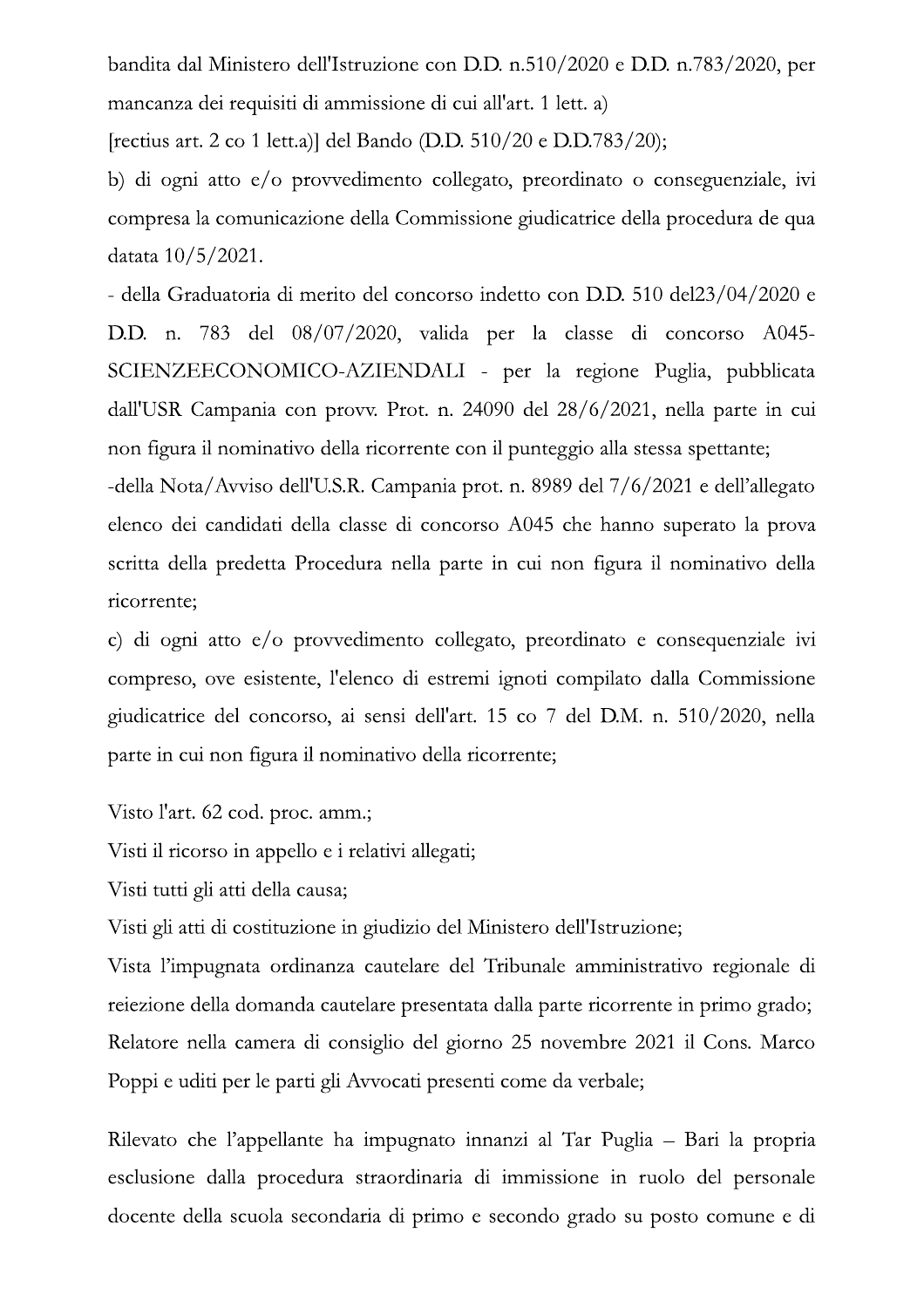sostegno disposta per difetto del prescritto possesso di tre annualità di servizio presso la scuola secondaria statale da maturarsi fra gli aa.ss. 2008/2009 e  $2019/2020;$ 

Considerato, all'esito della sommaria cognizione propria della presente fase cautelare, che la spendibilità ai presenti fini dell'allegata partecipazione del progetto formativo denominato "Diritti a Scuola" (ovvero, l'equiparazione di detta attività all'annualità di insegnamento) è questione che necessita di un approfondimento di merito;

Valutato, quanto al *periculum*, che l'esclusione dell'appellante dalla procedura, e il conseguente impatto sul posizionamento della stessa nelle GPS, pare pregiudicare seriamente le *chances* occupazionali dell'appellante nelle more del giudizio;

Ritenuto che, per quanto precede, ricorrano i presupposti di cui all'art. 55 comma 10 c.p.a. ai fini della sollecita fissazione dell'udienza di merito;

#### P.Q.M.

Il Consiglio di Stato in sede giurisdizionale (Sezione Sesta) accoglie l'appello (Ricorso numero:  $\Box$ /2021) e per l'effetto, in riforma dell'ordinanza impugnata, accoglie l'istanza cautelare in primo grado.

Compensa le spese della presente fase cautelare.

Ordina che a cura della Segreteria la presente ordinanza sia trasmessa al Tar per la sollecita fissazione dell'udienza di merito ai sensi dell'art. 55, comma 10, cod. proc. amm..

La presente ordinanza sarà eseguita dall'Amministrazione ed è depositata presso la Segreteria della Sezione che provvederà a darne comunicazione alle parti.

Così deciso in Roma nella camera di consiglio del giorno 25 novembre 2021 con l'intervento dei magistrati:

Sergio De Felice, Presidente Vincenzo Lopilato, Consigliere Giordano Lamberti, Consigliere Stefano Toschei, Consigliere Marco Poppi, Consigliere, Estensore